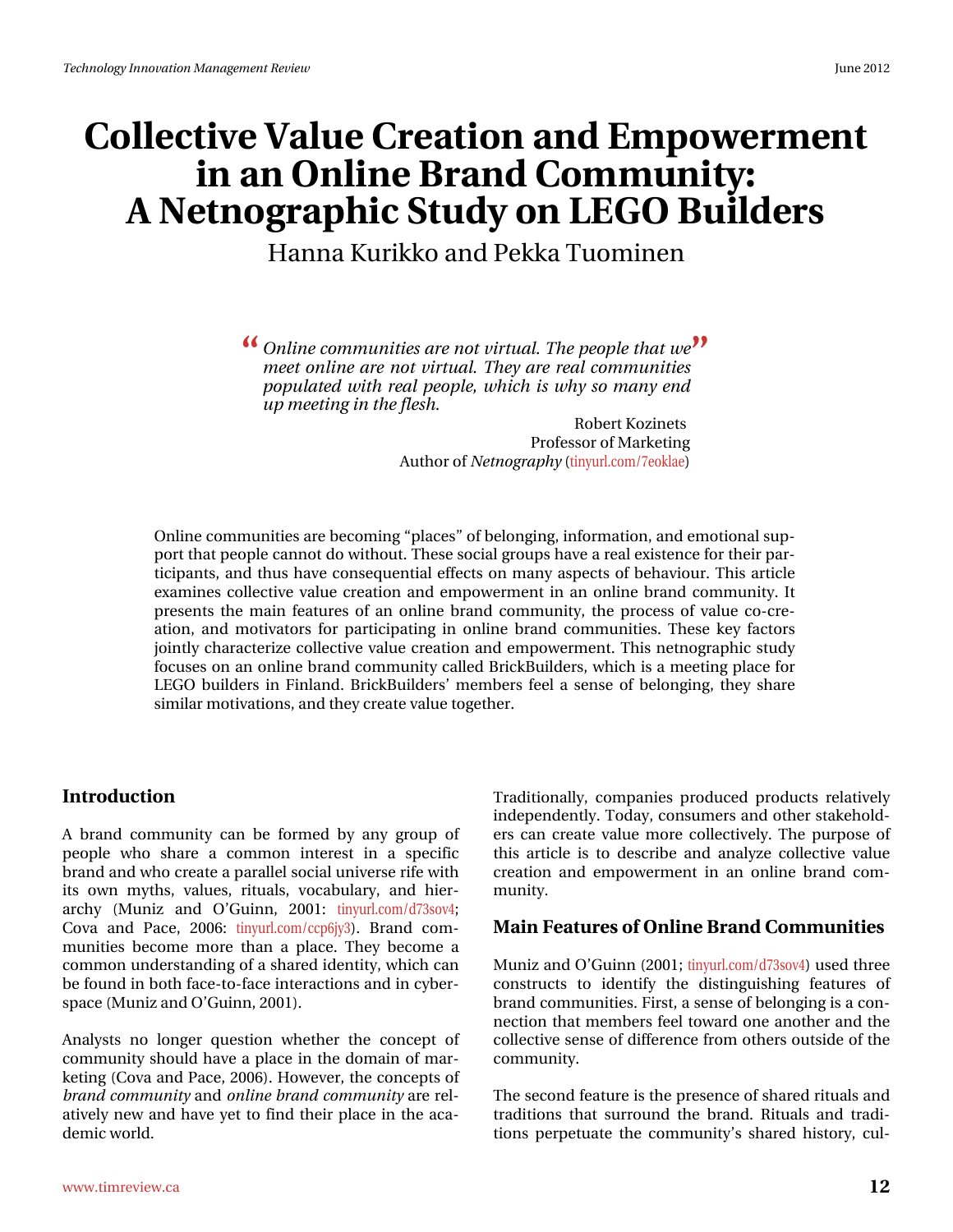# Frochfwlyh#Ydoxh#Fuhdwlrq#dqg#Hpsrzhuphqw#q#dq#Rqdqh#Eudqg#Frppxqlw| Kdggd#Nxulnnr#dgg#Shnnd#Wkrplghg

wount #dqg#frqvflrxvqhvv# Mudglwlrqv#lqfoxgh#fhuwdlq#eh0 k dyl r x udo#gr up v#dqg#ydoxhv1#

With #willighthdw.uh#lv#d#vhqvh#ri#prudd#uhvsrqvleldwy/# z k l f k #l v#d#l how#vhqvh#r i #gxw| #r u#r edjdwlr q #wr #wk h#f r p 0 p xqlw) 1# Wkh# vhqvh#ri#p rudd#uhvsrqvleldw) #lv#z kdw#sur0 gxf hv#r ochf wlyh#df wlr g1

Khiqr qhq#dqg#Kdor qhq#+533: #Mg| xuof rp 2f qtzze, #kdyh# lghqwilhg#p rwlydwruw#ru#qdqh#eudqg#frppxqlw|#dfwly0 lwhv#P hp ehw#z dqw#wr#ehor qj#wr#vrp hwklqj/#exlog#dqg# wuhqi vkhq#vkhlu#lghqvWhv/#jhv#ihhgedfn#iurp#rwkhuv/# dqq# uhdwh#r p hwklqj#qhz #

#### Wikh#Sur f hw# i#Fr othf wlyh#Ydoxh#Fundwlr q

Vf k dx # dqg#f r odndj x hv# +533<  $\#$  wig x uo f r p 2evk <; 7 |, # k dy h# Ighqwilhg#wkh#surfhw#ri#ydoxh#fr0fuhdwrq#lq#rqdqh# eudgg#frppxglwhv1#Wkh#surfhvv#frgvlvww#i#frxu#wkhp0 dwf#sudfwfhv/#zklfk#duh#vrfldd#qhvzrunlqj/#lpsuhwlrq# p dqdj hp hqw#trpp xqlw|#hqjdj hp hqw#dqg#eudqg#xvh#

Vr fldo#ghvz r uniqj #v#d#sudfwlfh#wkdw#r fxvhv#g#uhdwlgj/# hqkdqflqj/#dqg#vxvvdlqlqj#vlhv#dprqj#eudqg#frp0 p xqlw|#p hp ehuv#AWkhvh#qfoxgh#z hofrplqj/#hp sdwkl}0 lgi/#dgg#jryhuglgi#Wkhyh#sudfwfhy#rshudwh#sulpduld# lq#wkh#qwdqjleoh#grpdlq#ri#wkh#hprwlrqv#dqg#uhlqirufh# wk.h#vrfldc#u#prudc#erqgv#zlwklq#wkh#frppxqlw|1

Lp suhwirg#p dqdj hp hqw#qfoxghv#hydqj hd}lqj#dqg#nav0 lvwlf# hp lwdulhv# dqg# dp edwdgruv# ri# jrrg# z loof# P hp ehuv#ghyr wh#wlp h#dqg#hiir uw#wr #wkh#eudqg/#wkduh#wkh# qhz v#ri#wkh#eudqg/#dqg#qvsluh#rwkhuv#wr#sduwflsdwh#q# wkh#frppxqlwl1#

Frpp xqlw Ohqidihphqwksudfwfhv#duh#wkrvh#wkdw#uhlq0 ir uf h#p hp ehuv\*#hvf dodwlqj #hqj dj hp hqw#z lwk#wk h#eudqg# frp p xqlw|\# Wkhvh# lqfoxgh# wodnlqj/# p lohworqlqj/# edgilgi/#dqg#grfxphqwgi#Wwdnlgi/#plohwwrglgi/#dqg# edgjlqj#phdq#wkdw#frppxqlw|#phpehuv#eulqj#rxw# eudqg#h{shulhqfhv#dqg#surfodlp#rshqq#wkdw#wkh|#duh# idqv#ri#d#sduwlfxodu#eudqg1#Grfxphqwlqj#rffxuv#zkhq# eudqg#frppxqlw|#phpehuv#frqwwxfw#d#qduudwlyh#ri# wkhlu#eudgg#n{shulhqfhv1

Eudqg0x vh#sudf wf hv#duh#vshflilfdoot#uhodwhg#wr#psuryhg# ru#hqkdqfhg#xvh#ri#wkh#irfdd#eudqg#Wkhvh#lqfoxgh# jurrplqj/#fxwwrpl}lqj/#dqg#frpprglwl}lqj1#Jurrplqj# p hdgv#wkdw#p hp ehw#vkduh/#iru#h{dp soh/#krp hp dgh#

wroutdqgtdgylfh1tFxwrpl}lqjtphdqvtprglilqjthq{lw0 lqj #lghdv#dqg#glvf r yhulqj #qhz #lghdv/#z klf k#uhvxow#lq# fxww.pl}hg#surgxfwr#Frpprglwl}lqj#phdqv#wkdw# p hp ehw#udqw#ru#fkdwWn#vrph#surgxfwv/#exw#dw#wkh# vdp h#wlp h/#wkh| #kdyh#qhz #lghdv#q#krz #wkrvh#surgxfw# frxog#eh#ghyhorshg1

#### V gwk hviv# i#wk h#Wk hruhwlfdd#udphzrun

Wkh#pdlq#hdwxuhv#ri#rqdqh#eudqg#frppxqlwhv/#ydoxh# fr Of uhdwlr q/#dqg#p rwlydwruv#iru#sduwflsdwlqj#lq#rqdqh# eudgg#frpp xqlwhv#+Khlqrqhq#dqg#Kdorqhq/#533: #  $\frac{1}{2}$  wig | x u of r p 2f q t z z e  $#$  Nr } | q h w /  $#$  5343 $#$  wig | x u of r p 2: hr n od h > P x ql } #dqg#R \*J x lqq/#5334=#Mq| x uof r p 2g: 6vr y7 # Vf k dx #hw #  $d/d\#$  533< $\#$  wig x unif r p 2evk < 7 | , # duh# wk h# nh | # i df wr uv# wk dw# mlqwo ##thdol}hg#q#ydulrxv#frpelqdwrqv##kdudfwhul}h# frochfwlyh#ydoxh#fuhdwlrq#dqg#hpsrzhuphqw#lq#dq#rq0 dgh#eudgg#frppxglw|#Wkh#frochfwlyh#ydoxh#fuhdwlrg# dgg#np srzhuphqw#g#wkh#gdgh#eudgg#frppxglw|#pd|# rff xu b khq#w#b hp ehuv#kdyh#d#whqvh#i#ehorqjlqj/#wkh|# f uhdwh#ydoxh#wr j hwkhu/#dqg#wkh| #kdyh#vlp lodu#p r wlyhv1

Wikh#froot fwyh#ydoxh#fuhdwlrq#dqg#npsrzhuphqw#i#wkh# rgolgh#eudgg#frppxglw|#doorzw#pxwxdo#lgwhudfwlrg# ehwz hhq#wkh#rqdqh#eudqg#frppxqlw|#dqg#wkh#frp0 sdq | #dv#z hoo#dv#rwkhu#wdnhkroghuv#Frpsdqlhv#kdyh#dq# rssruwxqlw|#wr#frppxqlfdwh#zlwk#frqvxphuv#dqg#qiox0 hqf h#wkhlu#rslqlrqv#+Nr}lqhwv/#5343:#wlq|xuofrp2:hrnodh,# dqg#ylf h0yhuvd#Z h#kdyh#p r yhg#dz d| #iur p #r qh0z d| # wodqvdfwlrqv#wr#d#uhodwlrqvkls0edvhg#lqwhudfwlrq#prgho# wkdw#hpskdvl}hv#frqvxphuv\*#dqg#rwkhu#vwdnhkroghuv\*# ur ohv#q#qhwzrunv#dqg#frppxqlwhv1#ljxuh#4#looxwudwhv# wkh#surfhw#ri#froohfwlyh#ydoxh#fuhdwlrq#dqg#hpsrzhu0 phqw#q#dq#rqdqh#eudqg#frppxqlw|#AWklv#surylghv#d# wk hruhwlfdo#udphzrun#ru#wklv#wxgl1

### Frqgxfwlqj#wkh#Qhwqrjudsklf#./wxg|

Qhvqrjudsk | #lv# d#qhz #t xdolvdwlyh#uhvhdufk #p hwkrgr0  $\sigma$  i | #wkdw#dgdsw#hwkqr judsklf#uhvhdufk#whfkqltxhv#wr# ww.g | #fxow.uhv#dqg#frppxqlwlhv#wkdw#duh#hphujlqj# wkurxjk#frpsxwhuΩphgldwhg#frppxqlfdwlrqv™#+Nr}0 lqhw/#5335; #Mg| xuofrp 2: ve<5{g #A/k h#qhvqrjudsk | #p hvkrg# lv#der xw# evhuylqj#sduwflsdqw#lq#rqdqh#frqwh{w#ANr}0 Ighw/#5343#wg|xuofrp 2: hrnodh:#Urnnd/#5343#wg|xuofrp 2 9y: e7vg, 14A/rph#ri#Wkh#prw#psruwdqw#wdqgdugv#ri#xdo0 lw|#q#qhwqrjudsk|#duh#pphuvlyh#ghswk/#surorqjhg#hq0 j dj hp hqw# uhvhdufkhu#lghqwilfdwr q/#dqg#shuvlvwhqw# frqyhuvdwirqv#+Nr}lqhwv/#5339=#wq|xuofrp2:ma5wna #Pxql}#  $\frac{dq}{dM}$  kdx/#533:  $\frac{4Mq}{x}$  xuo f r p 2; 7nx gr e, 1#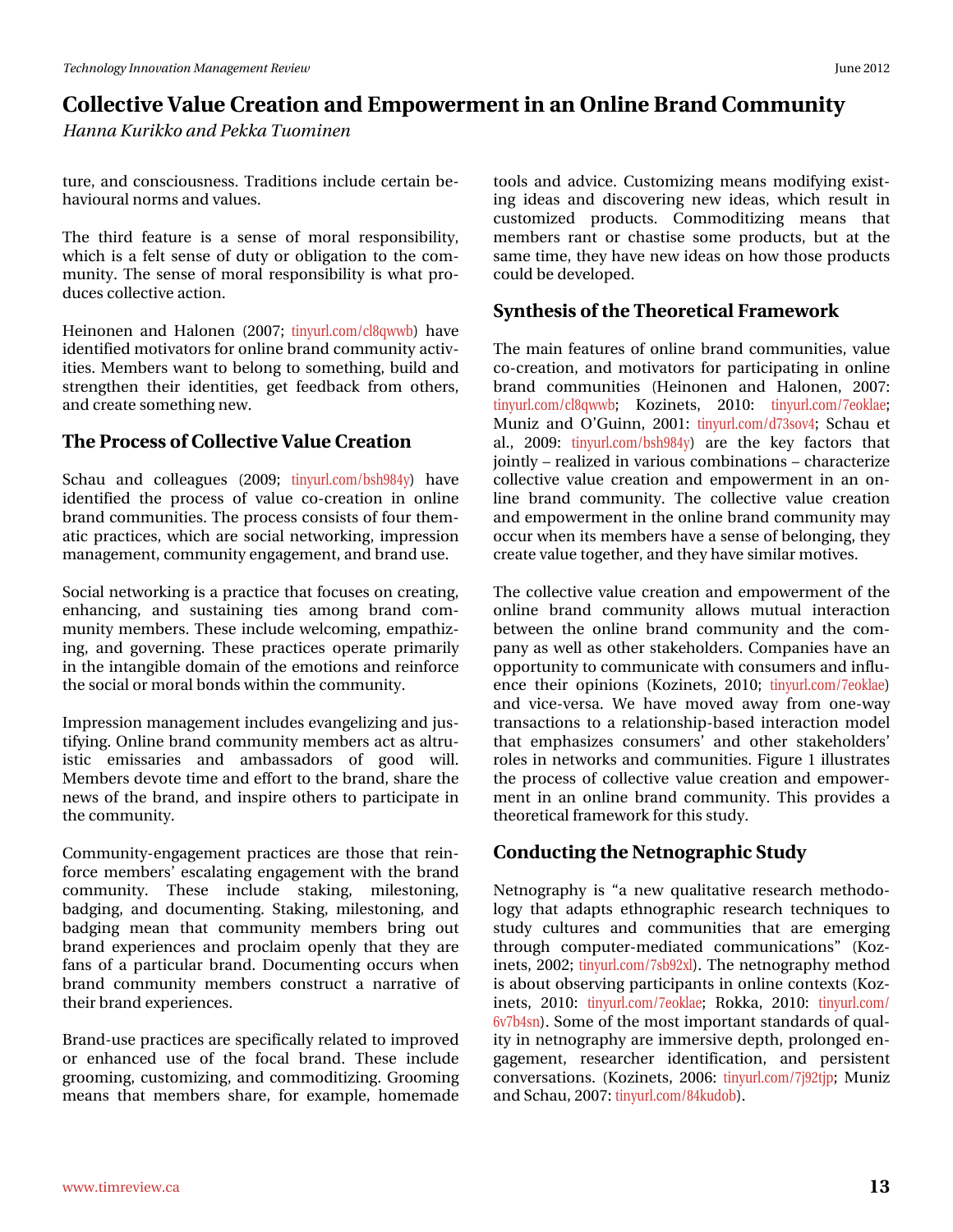### Frochfwlyh#Ydoxh#Fuhdwlrq#dqg#Hpsrzhuphqw#q#dq#Rqdqh#Eudqg#Frppxqlw| Kdqqd#Nx unnr#dqg#Shnnd#/\trp lqhq

Iljxuh#1#Wkh#surfh∨v#i#froohfwlyh#ydoxh#luhdwlrq#dqg#hpsrzhuphqw#i#dq#qolqh#eudqg#frppxqlw|

Lg#wklv#wwxg|/#wkh#remhfw#v#dq#dfwlyh#rqolgh#eudqg#frp0 EufnExloghuw# p xqlw# fdoong# +Sdohndvdnr p r > sdonndwdnr pr truj, t# 1 w# v# d# to hhwlogi#sodfh# ru# OHJ R# exloghuv# lq#lqodqg1#Wkh#frppxqlw|#v#xoo|#dq0edvhg#dqg#v#qrw# vsrqvruhg#e|#wkh#OHJR#frpsdq|#Dv#ri#Dsulc#5344/# EulfnExloghuv#kdg#683#phpehuv1#Wkh#frppxqlw|\*v#zhe0 vlwh#kdg#ryhu#45/333#srvwlgjv/#doprw#<33#wkuhdgv/#dgg# 43#gliihuhqw#xemlfw#dwhjrulhv#q#wkh#ruxp1

Eulfn Exloghuv#z dv#r evhuyhg#urp#Qryhpehu#5343#wr#wkh# hqg#ti#Dsuld#53441#Lq#wklv#wxg|/#4/368#gliihuhqw#srvwlqjv# wkdw #rgwdlghg#4<: #glwwlgfw#srwwhu#gdphv#zhuh#dgdd } hg# Wikh#uhvhduf khu#dovr#uhf hlyhg#65#shuvrqdo#pdlov#dqg#sdu0 whilsdwhg#uhjxoduoj#lq#EulfnExloghuv\*#dfwlylwhv=#srvwlqj# frpp hqw/#dvnlqj#txhvwlrqv/#dqg#uhfhlylqj#ihhgedfn# iurp#phpehuv/#wkxv#jdlqlqj#vhqvh#ri#phpehuvkls1#Gxu0 lqj#wkh#uhvhdufk/#wkhuh#zdv#dq#rssruw.qlw|#wr#ylvlw#wkh# OHJR#frpsdq|#zlwk#phpehuv#ri#wkh#frppxqlw|#dqg# wkh#uhvhdufkhu#dwhqghg#wkh#Prghd-{sr#5344#hyhqw# z khuh#EulfnExloghuv#kdg#d#wdqg1#Wkrvh#hyhqw#pdgh#lw# sr wledn#wr#vshdn#zlwk#EulfnExloghuv\*#phpehuv#shuvrq0 doo)/#dqg#44#qwhuylhzv#zhuh#frqgxfwhg1

Ir u#gdwd#dqdo|vlv#dqg#lwhudwlyh#lqwhusuhwdwlrq#ri#ilqg0 lgi v/#wkh#uhvhduf khu#xvhg#p dqxdo#dqdd wf#frglgi#dqg# khup hq hx wif #lq whus uhwdwir q  $\#$ +Ehuq duq/#5337 $\#$ wq| x udf r p 2 wq| xuof r p 2: hr nach# P r Ivdqghu# dqg# Ydow qhq/# 5339# wiq xuo fr p 2f j uf 7j q, 1#

Wikh#uhvhdufkhu\*v#vxerhfwlyh#lqwhusuhvdwrq#lv#d#pdmu# f kdochqj h#wr#qhwqrjudsk|#dqg#wkh#gdwd#dqdqvlv^#Wkh# irup #ri#gdwd#lv#prwool#wh{wxdo1#Pruhryhu/#wkh#dprxqw#ri# gdwd#wkdw#dq#eh#irxqg#rqdqh#lv#lpphqvh1#Lq#rughu#wr# Iq vhus uhv#vk h#gdvd#fruuhfvo|/#vk h#uhvhdufk hu#p x vv#srv0 vhw#ngrz dngjh#ri#wkdw#sduwlfxodu#rqdgh#fxowsuh#+Nr}0 Iqhw/#5339>#wq|xuofrp2:ma5wna,1#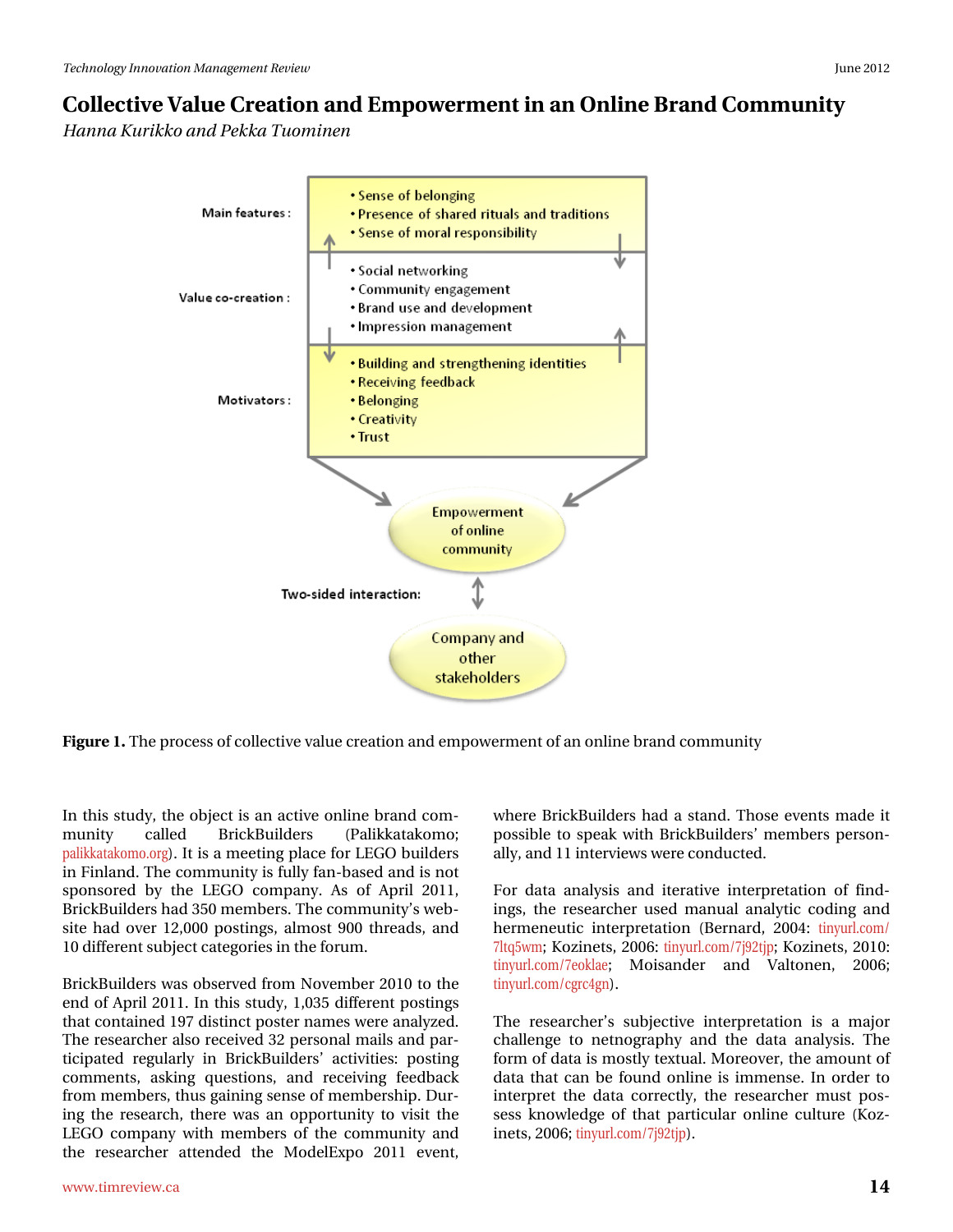# Frochfwlyhn?Ydoxh#Fuhdwlrg#dgg#Hpsrzhuphqw#g#dg#Rgolgh#Eudgg#Frppxglw| Kdggd#Nxulnnr#dgg#Shnnd#Wkrplghg

Lq#wklv#wxgl/#wkh#hhdqiv#dqg#wrqh#i#wkh#wh{w#duh#ehlqi# dqdd } hg#lq#vkh#vdp h#z d| #dv#z r ugv#Vkh#uhvhduf khu# wulhg#wr#uhdg#eh|rqg#wkh#srvwlqjv#wr#ilqg#wkh#wuxh#phdq0 lqj#ri#wkh#wh{wr#Ezlwklq#d#wh{wxdo#uhdolwy/#wkh#dqrq|plw|# wk dw#lv#vrphwlphv#dgydqwdjhrxv#iru#rewdlqlqj#glvforv0 x uh#s uhyhq w# vk h# uhvhduf k hu#i ur p #k dylqj #f r qilghqf h# wkdw#vkh#xqghuvwdqgv#wkh#glvforvhu#+Nr}lqhwv/#5339,1#Lq# wkly#vws.gl#wkh#uhvhdufkhu#phw#EulfnExloghuv\*#phpehuv# dqg#z hqw#sodfhv#z khuh#frppxqlw|#phpehuv#kdg#phhw0 Iqj v#Wkhvh#idfhOwr 0dfh#phhwlqjv#khoshg#lqfuhdvh#wkh# uhddeldw # i #kk h#qwhus uhwdwlr qv1

### P dlg# hdwx uhv# i $#$ ulf n $Ex$ loghuv

Wilv#wxg|#qwr#EulfnExloghuv#vkrzhg#krz#wkh#wkuhh#hd0 wsuhv#i#eudqg#frppxqlwhv#dqg#ydoxh#fr0fuhdwrq#+l1h1/# d#vhqvh#i#ehorqjlqj/#vkduhg#ulwxdov#dqg#wudglwlrqv/#dqg# d#vhqvh#ri#prudd#uhvsrqvleldwl,#rffxu#lq#sudfwlfh#dqg# z k dwp rwlydwhy#shrsoh#wr#sduwlflsdwh#q#dq#qolqh#eudqg# frpp xqlw<sup>1</sup>

Lq#EulfnExloghuv#wkh#vhqvh#ri#ehorqjlqj/#wkh#prvw#lp0 sr wdgw#hohp hqw#ri#eudgg#frpp xqlwhv#+P xql}#dqg# R<sup>\*</sup>J xlqq/#5334*\** Hvg xudf r p 2g: 6vr y7, /#lv#edvhg#r q #vk duhg # hqwkxvldvp#iru#OHJR1#EulfnExloghuv#ihho#dq#lpsruwdqw# fr gghf vir g#wr#OHJR/#exw#dv#wkh#vdph#wiph#wkh|#ihho#d# wur qj#r qqhf whr q#wr z dug#unh0p lqghg#shr soh#

EufnExioghw#riihw#d#sodfh#iru#OHJR#glvfxvvIrqv/# vsuhdalaj #CHJ R#uhodwha#qhz v/#dag#vkdulaj #qhz #lahdv# dqg#slqlrqv#zlvk#bhh0plqghg#shrsch#hqdedqj#frochfv0 lyh#ydoxh#fuhdwrq#Wklv#vhqvh#ri#ehorqjlqj/#ru#‹zh0 qhw<sup>T</sup>/# p r wlydwhv# p hp ehw# wr# mlq# EulfnExloghw# +Khlqrqhq#dqg#Kdorqhq/#533:>#wq|xuofrp2fqtzze,1

Lq#EulfnExloghuv/#vxssruw#iurp#wkh#frppxqlw|#lv#qrw# dp lwhg#w #OHJ R#Jv#J#kree| #AVkh#p hp ehw#kdyh#Jnduqhg# r ujdql}dw'r qdd#vnloov/#frrshudw'r q/#wux vw#dqg#frxudjh#dv# z hoof#Wklv#frppxqlw|#kdv#dovr#qioxhqfhg#tw#phpehuv\*# lghqwWhv/#dqg#rqwdexwrqv#wr#ghqwwl#kdyh#ehhq#ghq0 wilhg#dv#prwydwruv#iru#phpehuvkls#lq#rqdqh#eudqg# frp p xqlwhv#  $+$ Khlqrqhq# dqg# Kdorqhq/# 533:  $\#$ wiq xuofrp 2fgtzze # Edjr}}l# dqg# Gkrodnld/# 5339 # wiq xuoff rp 2: t iwx 7y, 1

EufnExloghuv#kdv#vkduhg#ulwxdov#dqg#wudglwlrqv#wkdw#shu0 shwxdwh#wkh#frppxqlw|\*v#vkduhg#klwwru|/#fxowxuh/#dqg# frqvflrxvqhvv#dqg#lqfoxgh#fhuvdlq#ehkdylrudo#qrupv#  $dqg#$  ydoxhv#  $+P xq$ ]}# dqg# R\*Jxlqq/# 5334# wq|xuofrp2g:6vry7,1#EulfnExloghuv\*#phpehuv#duh#lqwhu0 hwhig#lq#CHJR\*v#klwwru|#dqg#rog#qduudwyhv#dwrfldwhg# z lwk#wkh#eudgg#Roghu#p hp ehuv#j uhhw#dgg#dwlw#ghz# phpehuv#lq#wkhlu#eudqg#ohduqlqj#dqg#frppxqlw|#vr0

 $f$ ldd}dwr q#+P xql}#dqg#R\*J xlqq/#5334:#Vf kdx#hw#ddf# 533<#Mg|xuofrp2evk<;7|,\*Mkh|#hqfrxudjh#qhz#phpehuv# w #uhdg#wkh#uxdhv#dqg#qvwuxfwlrqv#iru#wkh#rqdqh#truxp/# khos#wkhuv#rqwdqwol/#dqg#wdnh#dq#dfwlyh#sduw#q#d#ydul0 hw|#i#dfwlrqv#q#wkh#frppxqlw|1

 $D#$  vhqvh#ri#prudd#uhvsrqvleldw $#+P$  xql}#) #R\*J xlqq/# 5334, #lv#ihow#lq#EulfnExloghuv#Wkh#phpehuv#kdyh#wzr# plwlrqv=#,#qwhjudwlqj#dqg#uhwdlqlqj#phpehuv#dqg#l,# dwlwlqj #r wkhu#p hp ehuv#lq#wkh#surshu#xvh#ri#CHJR# sur gxf w/#Df wlyh#p hp ehw#kdyh#d#qhhg#w #udlvh#Eulfn0 Exightw\*#surildn1#Wkh#iruxp#frqwdlqv#xvhu0jhqhudwhg# surprwtrqdo#pdwhuldo#dqg#qhz#phpehuv#duh#ehlqj#dfw0 lyho #uhfuxlwhg#dw#hyhqw#wxfk#dv#PrghoH{sr1#Mkh#php0 ehuv#k hos#dqg#dgylvh#wk huv#hyhu|#gd|#q#wk h#ruxp 1

### Fr ochf wlyh#Ydoxh#Fuhdwlr q#q#EulfnExloghuv

Wikh#surfhw#ri#ydoxh#fr0fuhdwlrq#frqvlww#ri#frxu#wkhp0 dwf#sudfwfhv/#qdpho|#vrfldc#qhwzrunlqj/#lpsuhwlrq# p dqdj hp hqw#frppxqlw|#hqjdj hp hqw#dqg#eudqg#xvh# + A k dx #hw #dol/#533< #w|q| x u of r p 2evk <; 7|, #Hdf k #r i #wk h vh # sudf wf hv#dq#eh#ghqwilhg#q#Eulf nExloghuv1

Vr fldd#ghwz runiqj#v#d#sudfwlfh#wkdw#irfxvhv#q#fuhdwlqj/# hqkdqflqj/#dqg#vxwodlqlqj#whv#dprqj#eudqg#frp0 p xqlw #p hp ehw #EufnExloghw #kdv #ehhq #sudlvhg #e| # qhz #p hp ehuv#ru#ww#srvlwlyh#z hofrplqj#dqg#jrrg#yhu0 doc#whdp#vslulw#lqfoxglqj#jryhuqlqj#wkh#frppxqlw|#e|# ux ohv#Eulfn Exloghuv#riihuv#hprwlrqdo#dqg#sudfwlfdo#vxs0 sruw#wr#shrsdn#wkdulqj#vlplodu#qwhuhvwr#Lw#qfoxghv#vxs0 sruw#ru#surgxfw2uhodwhg#wxhv#vxfk#dv#xwwrpl}lqj#dqg# f undwigj #qhz #CHJ R#wuxf w.uhv#Wkh#p hp ehuv#duh#lqwhu0 hwhg#lq#uhf hlylqj #ihhgedf n#+K hlqr qhq#dqg#K dor qhq/# 533:  $\#$  wig | x u of r p 2 f q t z z e, # i ur p # d n h O  $\log$  h g  $\log$  # i d q v # wk d v # wuxoj#xqghuwdqg#wkh#duw#ri#OHJR#exloglqj#Phpehuv# dovr#xssruw#ndfk#wkhu#q#qrq0eudqg0uhodwhg#Jih#wxhv# vxfk#dv#looghvv#u#exoo|lqj1

Lp suhwirq#p dqdjhp hqw#p hdqv#wkdw#frppxqlw|#php0 ehuv#dfw#dv#dpedvvdgruv#ri#jrrgzloo#AVfkdx#nw#dol/#533<# wiq xuofrp 2evk<;7|,1#Krz hyhu/#lq#oljkw#ri#wklv#vwxg |/#wkh# ghilqlwirq#iru#lpsuhvvlrq#pdqdjhphqwT#grhv#qrw#xool# ghvf uleh#EulfnExloghuv\*#sudfwlfhv\*#Lp suhvvlrq#p dqdjh0 p hqw#lq#EufnExloghuv#fdq#ylhz hg#dv#kdylqj#lqwhuqdo# dqg#n{whuqdd#frpsrqhqwr#ANklv#ylhz#vkrxog#eh#d#wrslf# ir u#x uwk hu#wx glhv1

Lqwhuqdo#IpsuhwIrq#pdqdjhphqw#rffxuw#IqvIgh#wkh# frpp xqlw #Phpehuv#vkduh#qhzv#derxw#OHJR#lq#wkh# iruxp/#qvslulqj#rwkhuv#wr#xvh#wkh#eudqg1#Rqh#ri#Eulfn0 Exloghu/\*# df wlyh# p hp ehu/# lv# d# CHJ R# Dp edvvdgr u#  $-wq$  x uo f r p 2; 9h8t qv, /# z k r # p dlq vollq v# f r p p x q l f dwh q #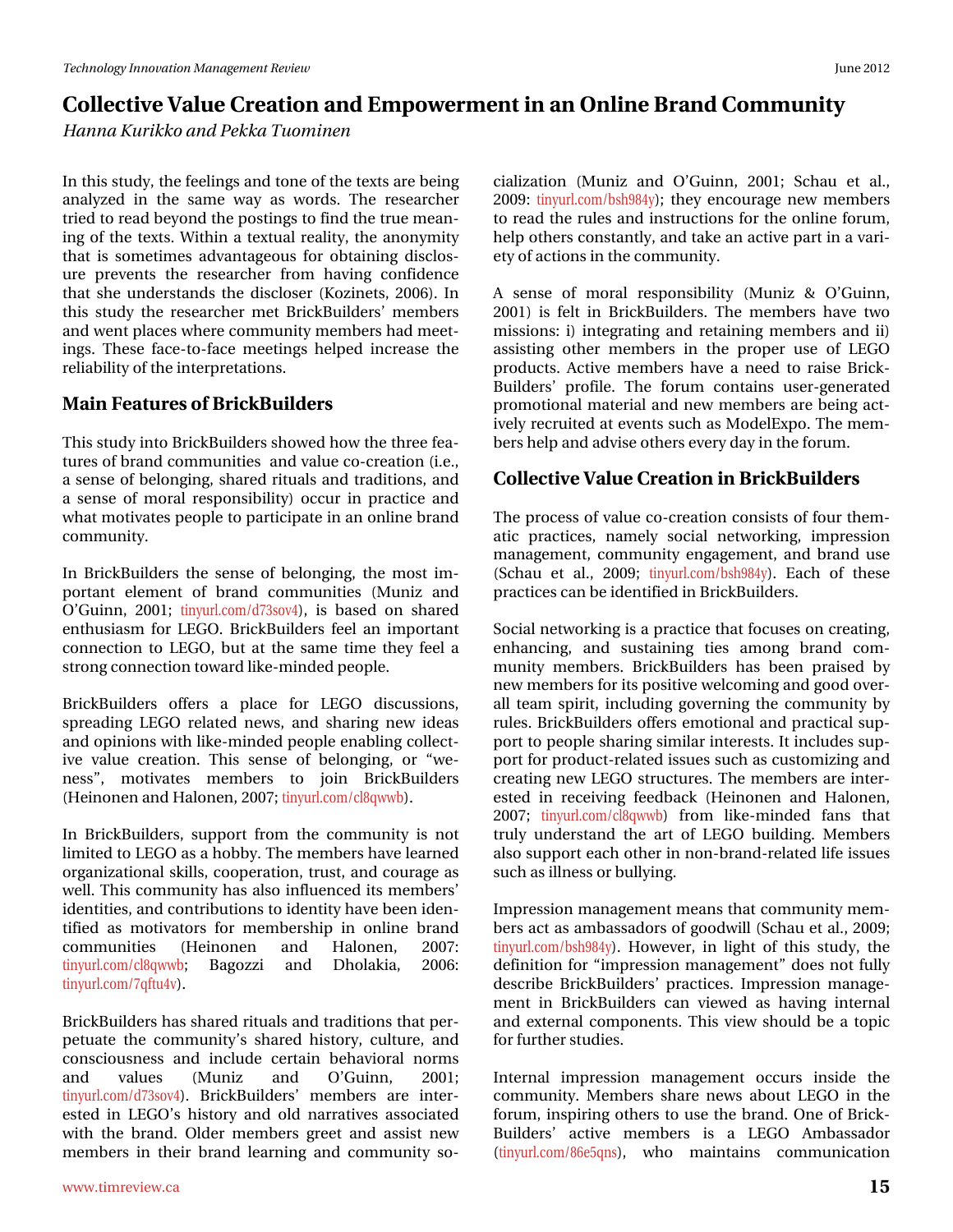# Frochfwlyh#Ydoxh#Fuhdwlrq#dqg#Hpsrzhuphqw#q#dq#Rqdqh#Eudqg#Frppxqlw| Kdggd#Nxulnnr#dgg#Shnnd#Wkrplghg

ehvz hhq#OHJR#kree|lww#dqg#wkh#OHJR#rpsdq|1#Lp0 suhwirg#p dqdj hp hqw#p d|#dovr#lqyroyh#qhjdwlyh#frp0 sdulvrqv#zlwk#rwkhu#frpshwlqj#eudqgv#dqg#‹sludwh™# euf nv#

 $H$ { whuqdo# lp suhw lrq#p dqdjhp hqw#kdv#wzr#frqfuhwh# idfwruw #Hluw#doc#zulwlgj#lq#wkh#iruxp#fuhdwhw#lpsuhv0 vir gv#ri#EufnEximuthu#wr#doo#undghuv/#erwk#uhjlwhung# +sulydwh,#dqg#xquhjlwwhuhg#+sxedf,1#Khqfh/#fruuhfw#odq0 j x dj h#dqg# r r g#ehk dylr x u#duh#hvvhqwldd#Wk h#vhf r qg#p 0 sruwdqw#dfwru#lv#frpprq#hyhqwr#Hyhqwr#duh#xvhg/#iru# h{dp s dn/#w #uhf ux lw#q hz #p hp e huv#dq g#dwwudf w#p hgld#dw0 whqwlrq1

Frpp xqlw Ohqjdjhphqwksudfwlfhv#uhlqirufh#phpehuv\*# frpplwphqw#wr#wkh#eudqg#frppxqlw|#Wkh#phpehuv#i# EufnExloghuv#eulqj#rxw#eudqg#h{shulhqfhv#dqg#frqihvv# r shqoj:#wk.dv#wk.h|#duh#idqv#ri#d#sduwfx.odu#eudqg1#lru#h{0 dp soh/#yihz #wkh#Ehw#jq#Wkrz T#yighr#whg|xuofrp 2: yit 98n, # iurp#d#EulfnExloghuv#h{klelwlrq1#Phpehuv#dfwlyho|#sduwl0 flsdwh#lq#frppxqlw|#glvfxvvlrqv/#lq#hyhqwv/#dqg# wkurxjk#vhoiOprwlydwhg#surprwlrq#hiiruww1#Wkh#frp0 p xqlw|#lv#fdsdedn#ri#rujdql}lqj#dqg#exloglqj#d#odujh# wodgg#xochri#wuxfwxuhv#pdgh#ri#OHJR#eulfnv1#Dfwlylwhv# duh#rujdql}hg#pdlqql#yld#wkh#EulfnExloghuv#iruxp/#wkh# Vn|sh#frppxqlfdwlrq#v|vwhp#+vn|shfrp,/#dqg#wkh# Grrgoh# vfkhgxolqj#sodwirup# +grrgohfrp,#Phpehuv# wdyho#uhdw#glwdqfhv#wr#vdnh#sduw#q#wkhvh#hyhqwr#Diwhu# hyhu #hyhqw#hhgedfn#v#froohfwhg#derxw#zkdw#zhqw#zhoo# dqg#zkdw#nlqg#i#wklqjv#wkh|#ghhg#wr#psuryh#ru#xwxuh# hyhqw:#wklv#v#d#rup#i#rooderudwlyh#bhduqlqj1

I x uwk huff rooder udwlyh#dnduqlqj#fdq#eh#uhodwhg#wr#OHJR# surgxfw#+l1h1/#exloglqj/#fuhdwlqj,#ru#wr#hyhu|gd|#vnloov# vxfk#dv#frrshudwlrq/#whdpzrun/#dqg#lghqwlwy#frqwwuxf0 wh q #P hp ehuv#wkduh#dgylfh#dqg#dvn#ru#khos#urp #wkhu# p hp ehw#

Eudqg#xvh#dqg#ghyhorsphqw#sudfwfhv#duh#vshflilfdool# uhodwhg#wr#psuryhg#u#hqkdqfhg#xvh#i#wkh#rfdo#eudqg# + A k dx #hw # dol/#533< # w| q| x u of r p 2e vk <; 7|, 1# P r gli | lqj # wk h # surgxfw#dqg#jhqhudwlqj#qhz#lghdv#v#rqh#ri#wkh#pdmu# df wlylwhv#lq#EulfnExloghuv#l ru#h{dp soh/#rqh#p hp ehu# ghyhorshg#d#frpsxwhu0edvhg#vhuylfh#fdoohg#Edvheulfn# +edvheufnfrp, 14AVklv#vhuylfh#khosv#OHJR#idqv#wr#nhhs#dq# lqyhqwr u # i#wkh#qxp ehu#dqg#wlshv#ri#eulfnv#wkdw#wkh|# rzq#Wkh#ghyhorshu#uhfhlyhg#khos#dqg#dgylfh#iurp# EulfnExloghuv\*#phpehuv#gxulqj#wkh#ghyhorsphqw#sur0 fhw #10 khttp edwdgru#surmfw#w#dqrwkhu#h{dpsoh#i#wklv# w sh# i#df wlylw #Dgylf h#dqg#qwhudf whr qv#ehwz hhq#p hp 0 ehuv#dovr#dq#eh#uhodwhg#wr#wxhv#vxfk#dv#zdvklqj#OHJR# eulfn v#u#qvxulqj#d#OHJR#lroohfwlrq1

EufnEximuth hp ehw#ghyhors#dqg#vkduh#gryho#ghdv# z lwk# wkhu#b hp ehuv#dqg#z lwk#wkh#eudqg#z qhu/#uhodwlqj# wr#krz#wkh#surgxfw#frxog#eh#ghyhorshg#-Wfkdx#hw#do1/# 533<, #EufnExloghu/\*#df what hp ehu/#df w#dv#d#ddlvr q# ehvz hhq#OHJR#xree|lww#dqg#wkh#OHJR#rpsdq|1#Wklv# nigg#i#hhgedfn#v#yhuj#ydoxdedn#wr#kkh#OHJR#frpsdq|1

#### EulfnExloghuv'#Frochfwlyh#Ydoxh#Fuhdwlrq#dqq#  $H$ p srzhup hqw#

EufnExloghu/\*#p hp ehu/#ihho#d#vhqvh#ri#ehorqjlqj/#wkh|# f uhdwh#ydoxh#wr j hwkhu/#dqg#wkh| #vkduh#vlp lodu#p r wlyd0 who qv# Wkh#r qdqh#eudqg#frppxqlw|#khosv#phpehuv#wr# vkduh#wkhlu#kree|#dqg#qwhuhvw#zlwk#frqjhqldd#dqg#bhh0 plgghg#shrsoht#hhgedfn#dgg#ghz#lghdv#iru#lpsuryh0 p hqw#kdyh#ehhq#uhsruwhg#wr#wkh#OHJR#frpsdq|#yld# EufnExloghu/#Mkxv/#EufnExloghuv#dq#eh#rqvlghuhg#wr# eh#d#frootfwlyhol#fuhdwlyh#dqg#hpsrzhuhg#rqdqh#eudqg# frpp xqlw<sup>1</sup>

Wikh#frppxqlw|\*v#froohfwlyh#ydoxh#fuhdwlrq#dqg#hp0 srzhup hqw#grhv#grw#dxwrpdwfdool#bhdg#wr#elgluhfwrqdo# frppxqlfdwlrq#zlwk#wkh#frpsdq|#ru#rwk.hu#wodnhkrog0 hu/#Krzhyhu/#EulfnExloghu/\*#dfwlylw/#doorzy#vxfk#fr0 rshudwirq#lq#zklfk#erwk#EulfnExloghuv#dqg#wkh#OHJR# frp sdq|#duh#zloolgj#wr#ghyhors#wkh#uhodwlrqvkls#ixu0 wkhut#Wkh#frpsdq|\*v#lqyhvwphqwr#lq#EulfnExloghuv#duh# ww.co#bplwhg1#Wkh#frppxqlw|#phpehuv#zrxog#eh#prwly0 dwhg#wr#kdyh#hyhq#pruh#dfwlyh#frooderudwlrq#zlwk#wkh# OHJR#frpsdq|/#zklfk#frxog#sd|#pruh#dwwhqwlrq#wr#wklv# sr vhqwldd#kdqqhd#i#p dunhwlqj#dqg#rrshudwlrq1#

### Frqfoxvlrqv

Edvhg# q#  $x$ u#uhvhduf k/#z h#r  $x$ qg#nylghqf h#r i#qwhqvlyh# dfwlylw|#dqg#srvlwlylw|#zlwklq#dq#rqdqh#frppxqlw|# f dochg#EufnExloghuv#Wkh#frppxqlw|#phpehuv#vkduh# wkhlu#OHJR#nqwkxvldvp#dqg#pxwxdo#vxssruw#AWklv#wkdu0 lqj #hqfrxudj hv#wkh#phpehuv#wr#vsuhdg#wkhlu#vnloov#dqg# Ighdv#dfwlyhol#wkurxjkrxw#wkh#frppxqlwl1#D#kreel#ri# ghdu) #surihwlrgdd#CHJR#exloglgj/#zklfk#grgOphp0 ehuw# p d| # vhh# dv# hyhq# vdj kvo # vvudqj h/# ixuwkhu# wuhqj wkhqv#wkh#erqgv#ehwzhhq#phpehuv#Wkh#vhqvh#ri# ehor qj Iqj /#wur qj #p r wlydwlr q/#dqg#ydoxh#f r 0f uhdwlr q#duh# nh v#r u#p sr z hup hq vi

Dq#lpsruwdqw#qrwh#lv#wkdw#EulfnExloghuv#lv#d#ixoo|#idq0 edvhg#frppxqlw|#wkdw#lv#qrw#diiloldwhg#zlwk#wkh#OHJR# frp sdq| #Lqvvhdg/#Eulfn Exloghuv#lv#eruq#xw#i#wkh#dqv\*# mlqw#qwhuhvw#q#wkh#OHJR#zruog1#Ehlqj#dq#rshq#rqdqh# frpp xqlw/#wkh#hyhu|gd|#rqyhuvdwrqv/#hyhqw/#dqg#q0 qr ydw'r qv#r uj dql}hg#dqg#ghyhorshg#lq#EulfnExloghuv#